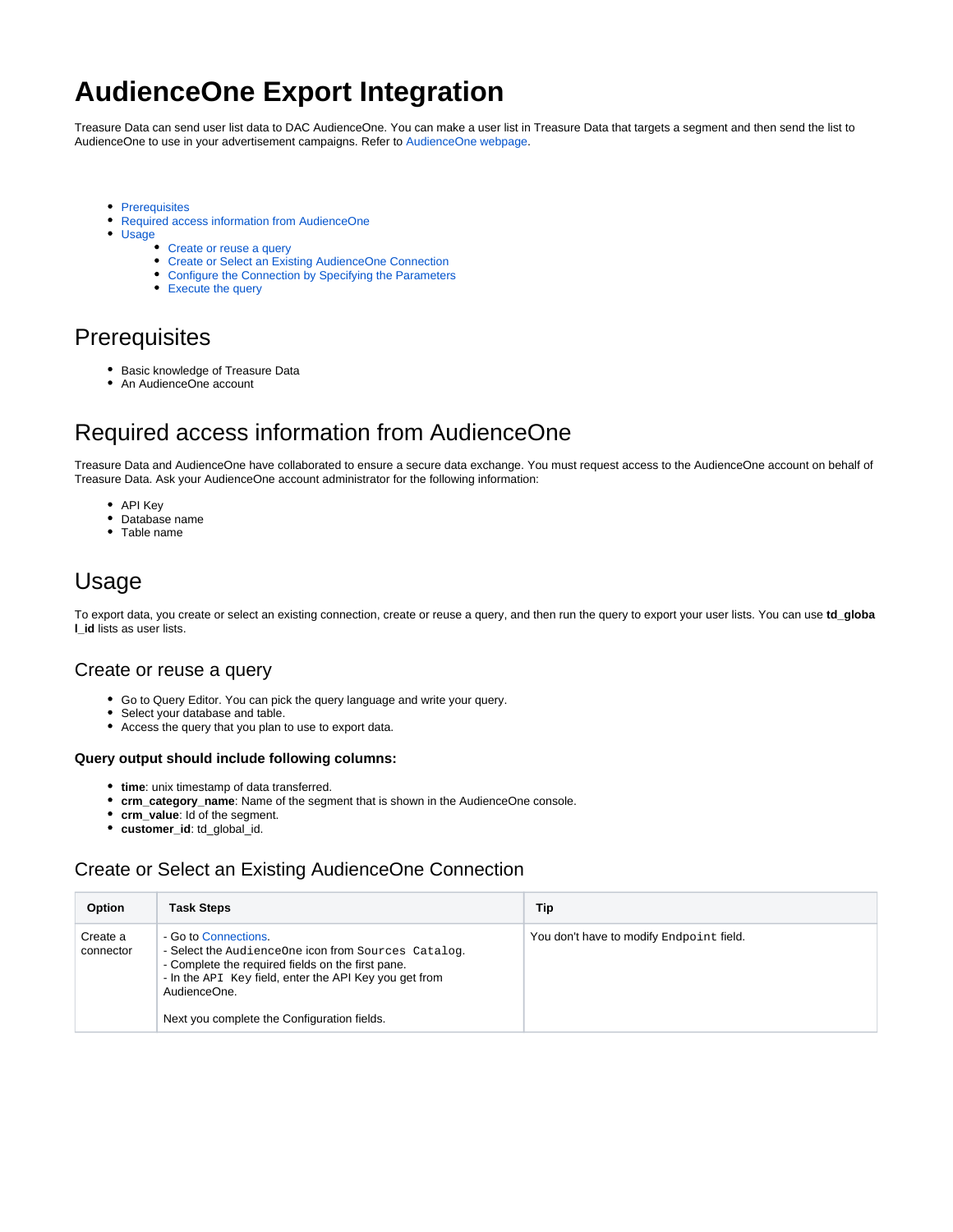| Select a<br>connector | - Go to TD Console.<br>- Go to Query Editor.<br>- Access the query that you plan to use to export data.<br>- Select Output results. The Choose Saved Connection<br>dialog opens.<br>- Type the connection name in the search box to filter and select<br>the connection that you want. | You can also create a new connection from here by selecting Cre<br>ate New Connection. |
|-----------------------|----------------------------------------------------------------------------------------------------------------------------------------------------------------------------------------------------------------------------------------------------------------------------------------|----------------------------------------------------------------------------------------|
|                       | Next, you complete the Configuration fields.                                                                                                                                                                                                                                           |                                                                                        |

Creating a new connection:

- 1. Open **TD Console**.
- 2. Navigate to **Integrations Hub** > **Catalog**.
- 3. Click the search icon on the far-right of the Catalog screen, and enter **AudienceOne**.
- 4. Hover over the AudienceOne connector and select **Create Authentication**.

| Output             |                                                            |
|--------------------|------------------------------------------------------------|
| AudienceOne        | <b>Create Authentication</b><br>1m<br>Learr<br>AudienceOne |
| <b>AudienceOne</b> | <b>AudienceOne</b>                                         |
|                    |                                                            |

 The following dialog opens. Enter the information, and then click **Continue**. Give the connection a name and click **Done**. **New Authentication**  $\checkmark$ 

| AudienceOne             |                                                                                     |            | $\sim$ $\sim$ |  |
|-------------------------|-------------------------------------------------------------------------------------|------------|---------------|--|
| Credentials > 2 Details |                                                                                     |            |               |  |
| API Key:                |                                                                                     |            |               |  |
| Endpoint:               | api.treasuredata.com                                                                |            |               |  |
|                         | (Optional) Specify this only if exporting through a different proxy or<br>endpoint. |            |               |  |
|                         |                                                                                     |            |               |  |
|                         |                                                                                     |            |               |  |
|                         |                                                                                     | Learn more | Continue      |  |
|                         |                                                                                     |            |               |  |

Selecting an existing connection: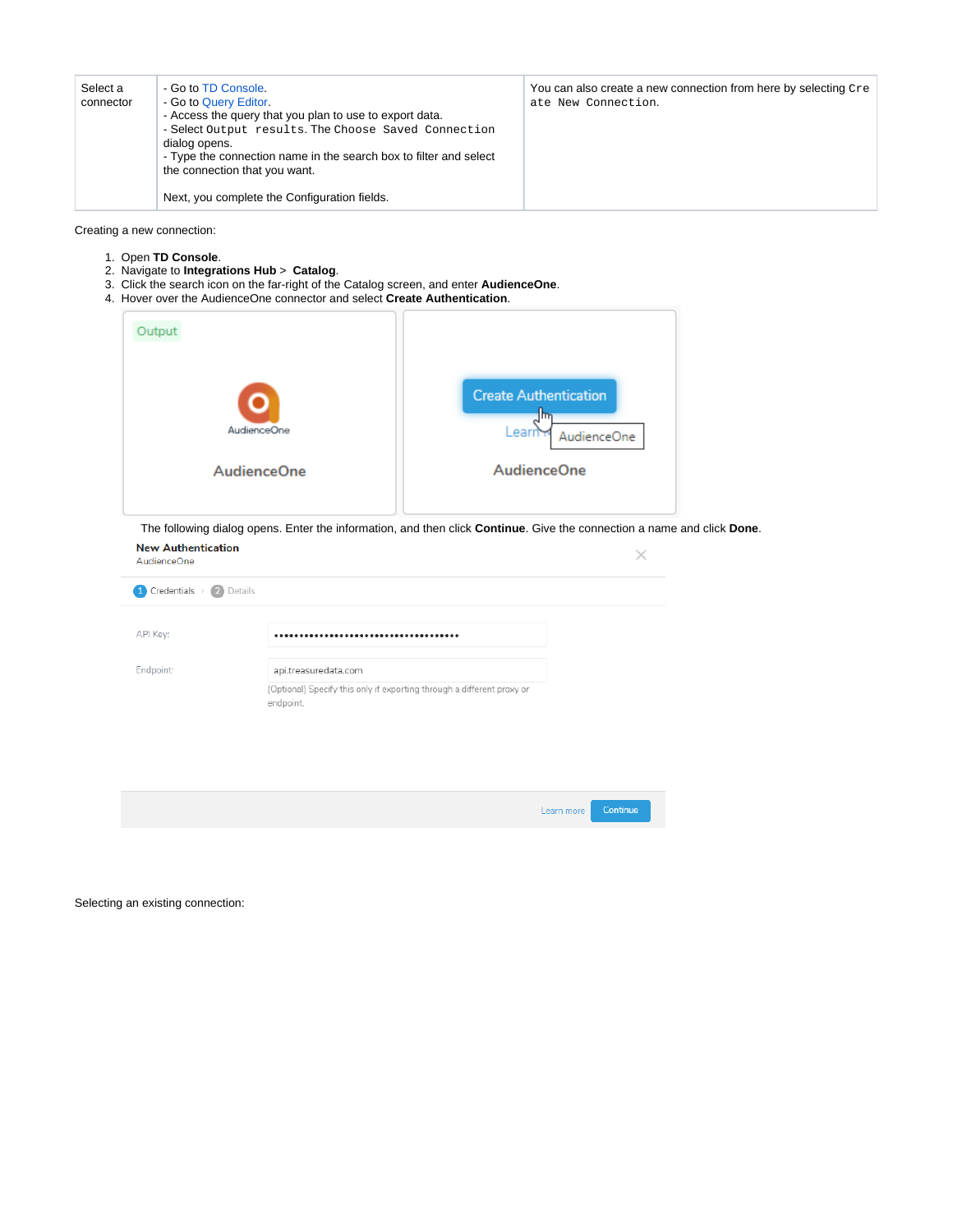| <b>Choose Saved Connection</b> |    |                              |
|--------------------------------|----|------------------------------|
| aone_conn                      |    |                              |
| aone_conn_test audience_one    |    |                              |
|                                |    |                              |
|                                |    |                              |
|                                |    |                              |
|                                |    |                              |
|                                |    |                              |
|                                |    |                              |
|                                |    |                              |
|                                |    |                              |
|                                |    |                              |
|                                |    |                              |
|                                |    |                              |
|                                |    |                              |
|                                | or | <b>CREATE NEW CONNECTION</b> |

### <span id="page-2-0"></span>Configure the Connection by Specifying the Parameters

After you select your AudienceOne connection, the Configuration dialog pane appears:

| Configuration                                                                    |
|----------------------------------------------------------------------------------|
| Connection: aone_conn_test<br>Endpoint                                           |
| api.treasuredata.com                                                             |
| (Optional) Specify this only if exporting through a different proxy or endpoint. |
| Database Name                                                                    |
|                                                                                  |
| Table Name                                                                       |
| <b>Retry Limit</b>                                                               |
| 20                                                                               |
| Retry Initial Interval in Milliseconds                                           |
| 1000                                                                             |
| Retry Max Interval in Milliseconds                                               |
| 90000                                                                            |
|                                                                                  |
| <b>DONE</b><br><b>BACK</b>                                                       |

<span id="page-2-1"></span>Execute the query